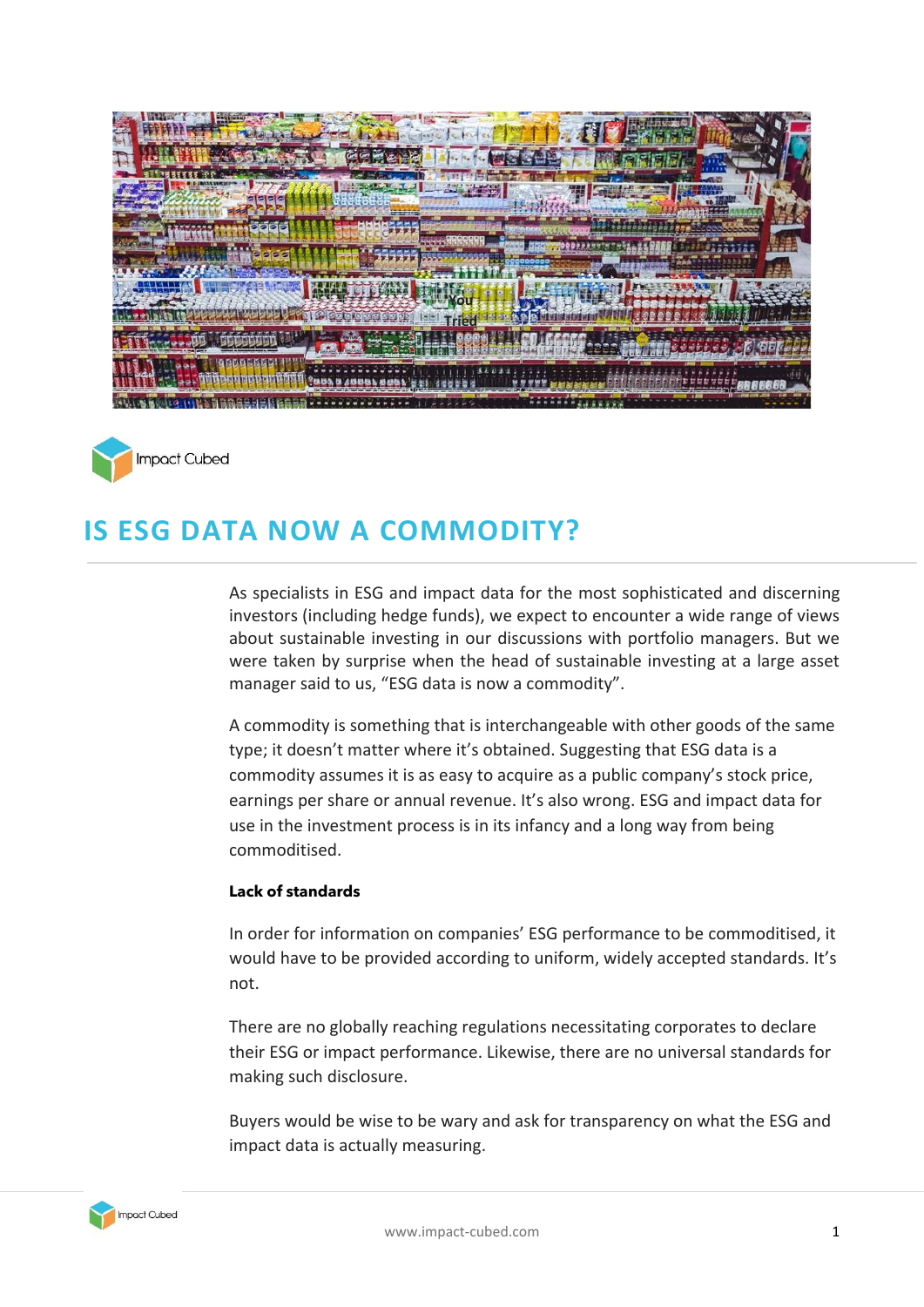### **Estimating ESG performance to avoid the disclosure cliff**

Media routinely reports that "ESG is mainstream", highlighting how the largest companies now publish sustainability reports. But the reality is more like a disclosure cliff: of the 40,000+ listed companies publishing an annual report, fewer than 10,000 actually disclose quantitative data on things like gender pay or carbon emissions.



This disclosure cliff creates a problem for investors, because they must make an assumption about a company's ESG performance and impact if it is not disclosed.

Some ESG data providers do not provide estimates for non-disclosed data. This means, for example, an investor new to ESG could make a (bad) assumption that a non-disclosing company has zero carbon emissions and there is no carbon risk in the portfolio.

Other ESG data providers estimate non-disclosed company data using widely varying methods, some of which are more art than science. There can be unintended consequences for investors who do not take the time to ask for and understand data providers' methodologies. **For example, a popular ESG rating provider reports that only 35% of the data inputs to its model are based on factual company ESG disclosures.**

Here are a few examples of things investors can look out for:

• **Sector classification to define ESG peers:** How detailed is the sector classification used to define a peer company, and does it address regional differences? Carbon efficiency estimated from similar peer companies in a 2,300 region-sector classification will be much more precise than one using a 158 global sector classification (the approach commonly used by many ESG data vendors). An investor whose strategy

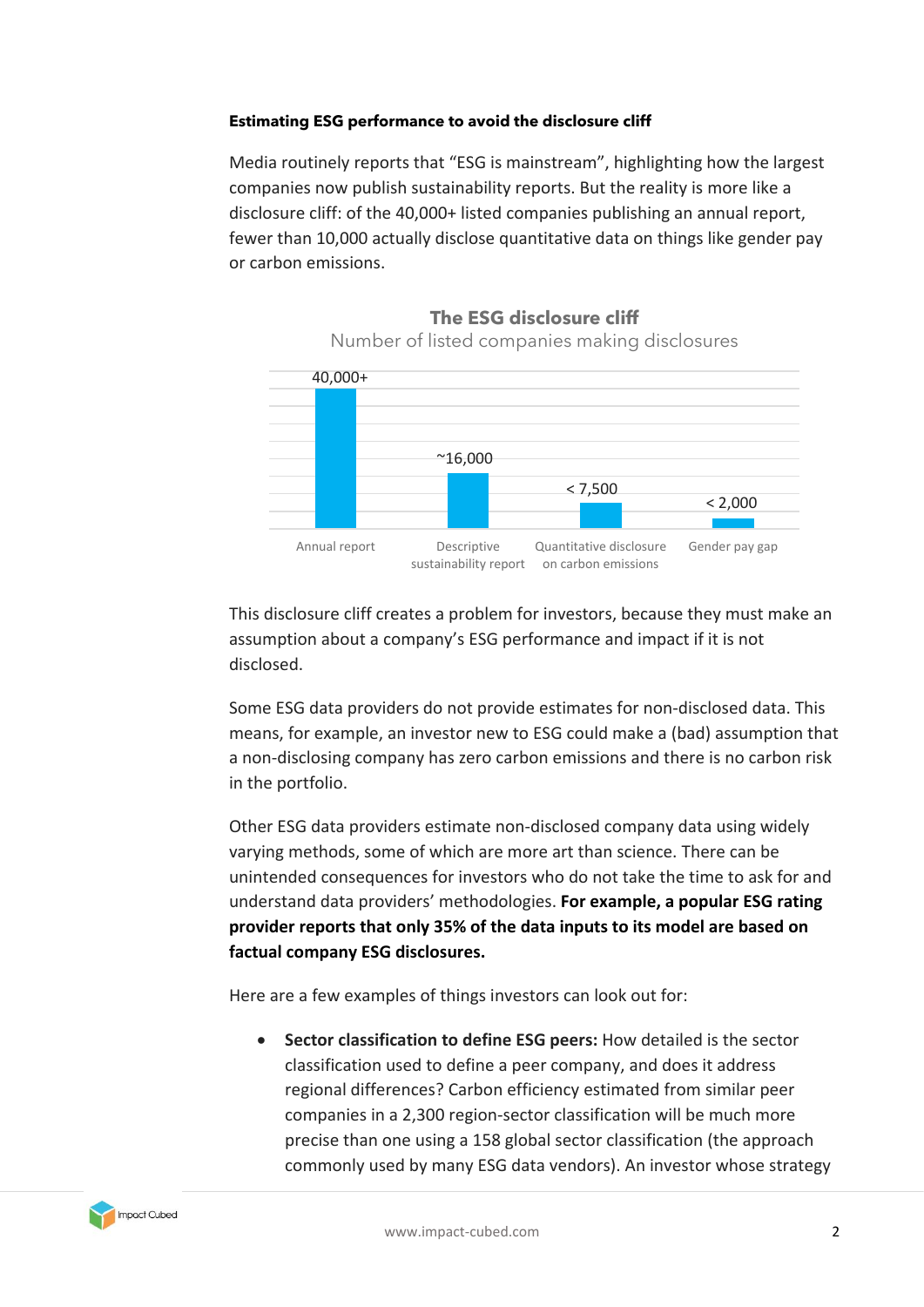is to select companies that are top ESG performers in its sector will benefit from a model with the highest levels of granularity.

• **Company revenues for understanding impact:** Companies may have diverse product lines and multiple revenue streams. For example, two companies may derive their revenue from the sale of motor vehicles. Both could, therefore, be treated the same. But what if one sold electric cars while the other sold diesel-powered pickup trucks? One well-known ESG data provider classifies the impact of a company only by its largest revenue line. An investor whose strategy is to select companies with business models aligned to the future economy (more sustainable, low carbon) will find it very challenging to create a large basket of potentially investible securities and discern the difference between them using a data source that does not show off the nuance among all company revenues.

## **Context**

This leads to another important point: ESG and impact data is best viewed in context of an investment portfolio. It can't simply be part of a box-ticking exercise.

For example, last year's carbon emissions for a company will give an investor a snapshot of where it was in 2021. It won't, however, show its trajectory. If you were investing in a company, wouldn't you want to see where it's heading – not just where it's been?

A better forward-looking data point might be a company's capital expenditure and where this is being focused. Is cash being utilised to support energy-efficient projects – or is it still being funnelled towards polluting activities?

ESG data is a powerful tool for investors, but a long way from being a commodity. Getting investment advantages from this data requires knowing where to acquire it and its limitations, and also how to contextualise and understand it. Otherwise, a fool with a tool is still a fool.

*Curious about the ESG performance and impact of popular passive funds? You can find all of Impact Cubed publications [here.](https://www.impact-cubed.com/newsandpublications)*